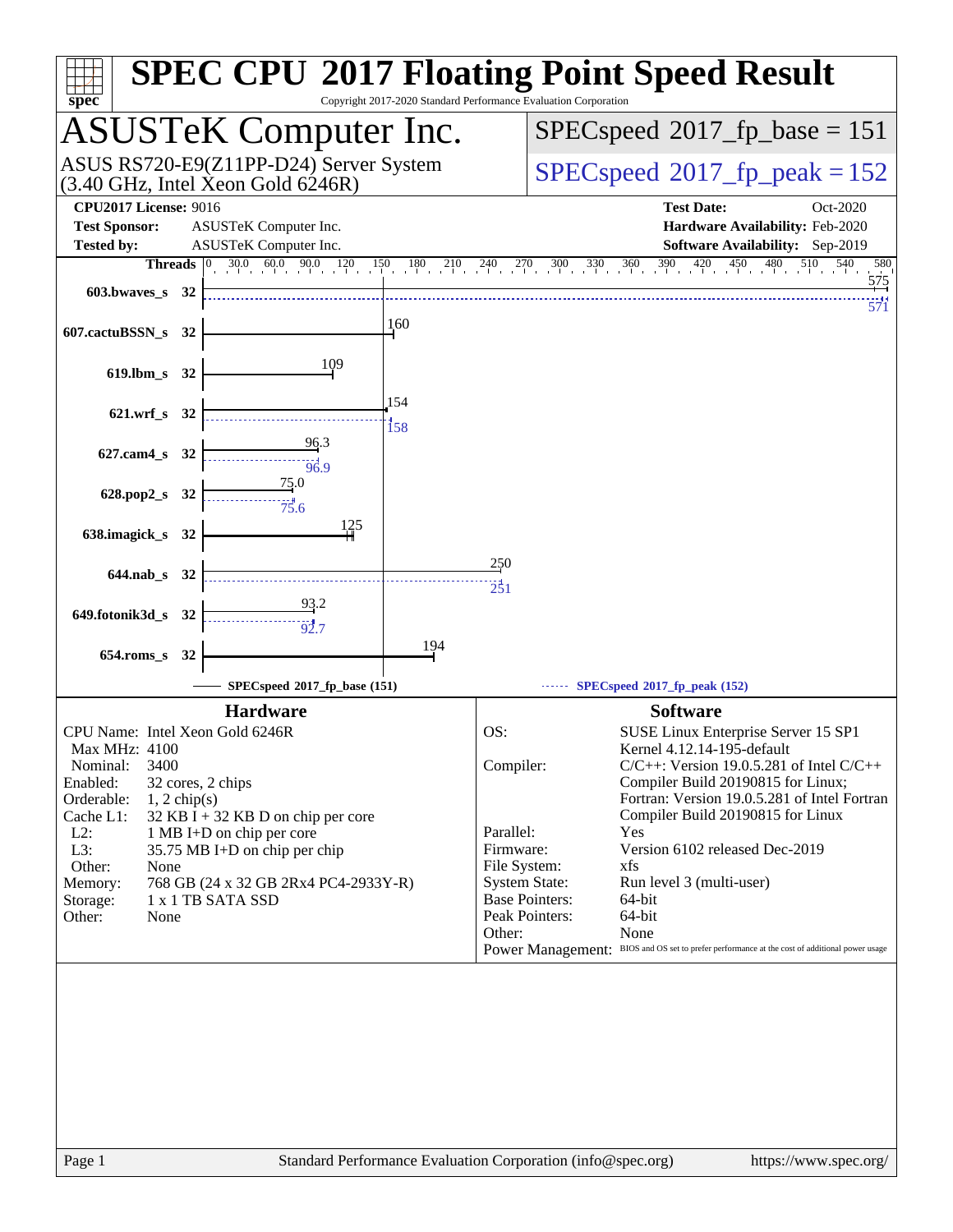

Copyright 2017-2020 Standard Performance Evaluation Corporation

## ASUSTeK Computer Inc.

 $(3.40 \text{ GHz}, \text{Intel } \hat{\text{X}}$ con Gold 6246R) ASUS RS720-E9(Z11PP-D24) Server System  $SPEC speed@2017$  fp\_peak = 152

[SPECspeed](http://www.spec.org/auto/cpu2017/Docs/result-fields.html#SPECspeed2017fpbase)<sup>®</sup>2017 fp base = 151

**[Test Sponsor:](http://www.spec.org/auto/cpu2017/Docs/result-fields.html#TestSponsor)** ASUSTeK Computer Inc. **[Hardware Availability:](http://www.spec.org/auto/cpu2017/Docs/result-fields.html#HardwareAvailability)** Feb-2020

**[CPU2017 License:](http://www.spec.org/auto/cpu2017/Docs/result-fields.html#CPU2017License)** 9016 **[Test Date:](http://www.spec.org/auto/cpu2017/Docs/result-fields.html#TestDate)** Oct-2020 **[Tested by:](http://www.spec.org/auto/cpu2017/Docs/result-fields.html#Testedby)** ASUSTeK Computer Inc. **[Software Availability:](http://www.spec.org/auto/cpu2017/Docs/result-fields.html#SoftwareAvailability)** Sep-2019

### **[Results Table](http://www.spec.org/auto/cpu2017/Docs/result-fields.html#ResultsTable)**

|                                 | <b>Base</b>    |                |       |                |       | <b>Peak</b>    |       |                |                |              |                |              |                |              |
|---------------------------------|----------------|----------------|-------|----------------|-------|----------------|-------|----------------|----------------|--------------|----------------|--------------|----------------|--------------|
| <b>Benchmark</b>                | <b>Threads</b> | <b>Seconds</b> | Ratio | <b>Seconds</b> | Ratio | <b>Seconds</b> | Ratio | <b>Threads</b> | <b>Seconds</b> | <b>Ratio</b> | <b>Seconds</b> | <b>Ratio</b> | <b>Seconds</b> | <b>Ratio</b> |
| 603.bwayes s                    | 32             | 102            | 576   | 105            | 564   | 103            | 575   | 32             | 102            | 576          | 103            | 571          | 103            | 571          |
| 607.cactuBSSN s                 | 32             | 104            | 160   | 104            | 160   | 104            | 160   | 32             | 104            | 160          | <b>104</b>     | 160          | 104            | 160          |
| $619.$ lbm s                    | 32             | 48.2           | 109   | 48.1           | 109   | 48.2           | 109   | 32             | 48.2           | <b>109</b>   | 48.1           | 109          | 48.2           | 109          |
| $621.wrf$ s                     | 32             | 86.4           | 153   | 85.8           | 154   | 85.5           | 155   | 32             | 83.9           | 158          | 83.7           | 158          | 84.0           | 158          |
| $627$ .cam $4$ <sub>s</sub>     | 32             | 92.1           | 96.2  | 92.1           | 96.3  | 91.6           | 96.8  | 32             | 91.3           | 97.1         | 91.5           | 96.9         | 91.8           | 96.5         |
| $628.pop2_s$                    | 32             | 159            | 74.6  | 158            | 75.0  | 158            | 75.3  | 32             | 157            | 75.5         | 155            | 76.6         | 157            | 75.6         |
| 638.imagick_s                   | 32             | 116            | 125   | 119            | 121   | 114            | 126   | 32             | <b>116</b>     | 125          | 119            | 121          | 114            | 126          |
| $644$ .nab s                    | 32             | 69.8           | 250   | 69.8           | 250   | 69.8           | 250   | 32             | 69.7           | 251          | 69.7           | 251          | 69.7           | 251          |
| 649.fotonik3d s                 | 32             | 97.8           | 93.2  | 97.7           | 93.3  | 98.0           | 93.0  | 32             | 98.3           | 92.7         | 99.1           | 92.0         | 97.9           | 93.1         |
| $654$ .roms s                   | 32             | 81.2           | 194   | 81.1           | 194   | 81.3           | 194   | 32             | 81.2           | 194          | 81.1           | 194          | 81.3           | 194          |
| SPECspeed®2017_fp_base =<br>151 |                |                |       |                |       |                |       |                |                |              |                |              |                |              |

**[SPECspeed](http://www.spec.org/auto/cpu2017/Docs/result-fields.html#SPECspeed2017fppeak)[2017\\_fp\\_peak =](http://www.spec.org/auto/cpu2017/Docs/result-fields.html#SPECspeed2017fppeak) 152**

Results appear in the [order in which they were run.](http://www.spec.org/auto/cpu2017/Docs/result-fields.html#RunOrder) Bold underlined text [indicates a median measurement](http://www.spec.org/auto/cpu2017/Docs/result-fields.html#Median).

### **[Operating System Notes](http://www.spec.org/auto/cpu2017/Docs/result-fields.html#OperatingSystemNotes)**

 Stack size set to unlimited using "ulimit -s unlimited" OS set to performance mode via cpupower frequency-set -g performance

### **[Environment Variables Notes](http://www.spec.org/auto/cpu2017/Docs/result-fields.html#EnvironmentVariablesNotes)**

Environment variables set by runcpu before the start of the run: KMP\_AFFINITY = "granularity=fine,compact" LD LIBRARY PATH =  $\sqrt{190u5/lib/intel64}$ " OMP\_STACKSIZE = "192M"

### **[General Notes](http://www.spec.org/auto/cpu2017/Docs/result-fields.html#GeneralNotes)**

 Binaries compiled on a system with 1x Intel Core i9-9900K CPU + 64GB RAM memory using Redhat Enterprise Linux 8.0 Transparent Huge Pages enabled by default Prior to runcpu invocation Filesystem page cache synced and cleared with: sync; echo 3> /proc/sys/vm/drop\_caches NA: The test sponsor attests, as of date of publication, that CVE-2017-5754 (Meltdown) is mitigated in the system as tested and documented. Yes: The test sponsor attests, as of date of publication, that CVE-2017-5753 (Spectre variant 1) is mitigated in the system as tested and documented. Yes: The test sponsor attests, as of date of publication, that CVE-2017-5715 (Spectre variant 2) is mitigated in the system as tested and documented.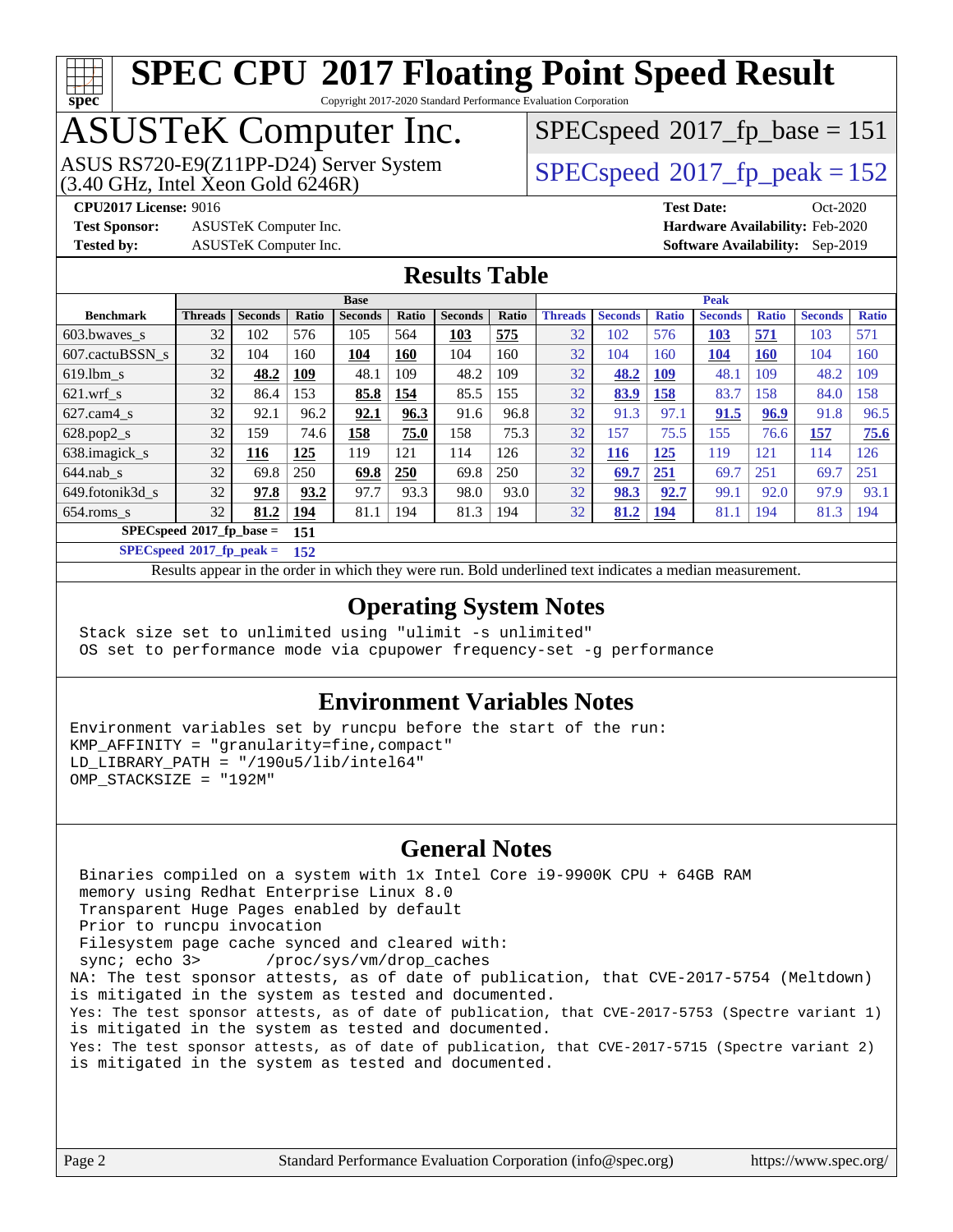

Copyright 2017-2020 Standard Performance Evaluation Corporation

## ASUSTeK Computer Inc.

ASUS RS720-E9(Z11PP-D24) Server System<br>(3.40 GHz, Intel Xeon Gold 6246R)

[SPECspeed](http://www.spec.org/auto/cpu2017/Docs/result-fields.html#SPECspeed2017fpbase)<sup>®</sup>2017 fp base = 151

[SPECspeed](http://www.spec.org/auto/cpu2017/Docs/result-fields.html#SPECspeed2017fppeak)<sup>®</sup>2017 fp peak = 152

**[Test Sponsor:](http://www.spec.org/auto/cpu2017/Docs/result-fields.html#TestSponsor)** ASUSTeK Computer Inc. **[Hardware Availability:](http://www.spec.org/auto/cpu2017/Docs/result-fields.html#HardwareAvailability)** Feb-2020 **[Tested by:](http://www.spec.org/auto/cpu2017/Docs/result-fields.html#Testedby)** ASUSTeK Computer Inc. **[Software Availability:](http://www.spec.org/auto/cpu2017/Docs/result-fields.html#SoftwareAvailability)** Sep-2019

**[CPU2017 License:](http://www.spec.org/auto/cpu2017/Docs/result-fields.html#CPU2017License)** 9016 **[Test Date:](http://www.spec.org/auto/cpu2017/Docs/result-fields.html#TestDate)** Oct-2020

### **[Platform Notes](http://www.spec.org/auto/cpu2017/Docs/result-fields.html#PlatformNotes)**

Page 3 Standard Performance Evaluation Corporation [\(info@spec.org\)](mailto:info@spec.org) <https://www.spec.org/> BIOS Configuration: VT-d = Disabled Patrol Scrub = Disabled ENERGY\_PERF\_BIAS\_CFG mode = performance HyperThreading = Disabled CSM Support = Disabled Engine Boost = Level3(Max) Enforce POR = Disable Memory Frequency = 2933 LLC dead line allc = Disabled SR-IOV Support = Disabled Sysinfo program /190u5/bin/sysinfo Rev: r6365 of 2019-08-21 295195f888a3d7edb1e6e46a485a0011 running on linux-628j Fri Oct 16 05:22:36 2020 SUT (System Under Test) info as seen by some common utilities. For more information on this section, see <https://www.spec.org/cpu2017/Docs/config.html#sysinfo> From /proc/cpuinfo model name : Intel(R) Xeon(R) Gold 6246R CPU @ 3.40GHz 2 "physical id"s (chips) 32 "processors" cores, siblings (Caution: counting these is hw and system dependent. The following excerpts from /proc/cpuinfo might not be reliable. Use with caution.) cpu cores : 16 siblings : 16 physical 0: cores 0 1 2 3 5 6 9 11 12 16 18 20 21 26 28 29 physical 1: cores 0 1 2 3 4 5 6 12 13 16 17 18 19 21 24 28 From lscpu: Architecture: x86\_64 CPU op-mode(s): 32-bit, 64-bit Byte Order: Little Endian Address sizes: 46 bits physical, 48 bits virtual  $CPU(s):$  32 On-line CPU(s) list: 0-31 Thread(s) per core: 1 Core(s) per socket: 16 Socket(s): 2 NUMA node(s): 2 Vendor ID: GenuineIntel CPU family: 6 Model: 85 Model name: Intel(R) Xeon(R) Gold 6246R CPU @ 3.40GHz Stepping: 7 **(Continued on next page)**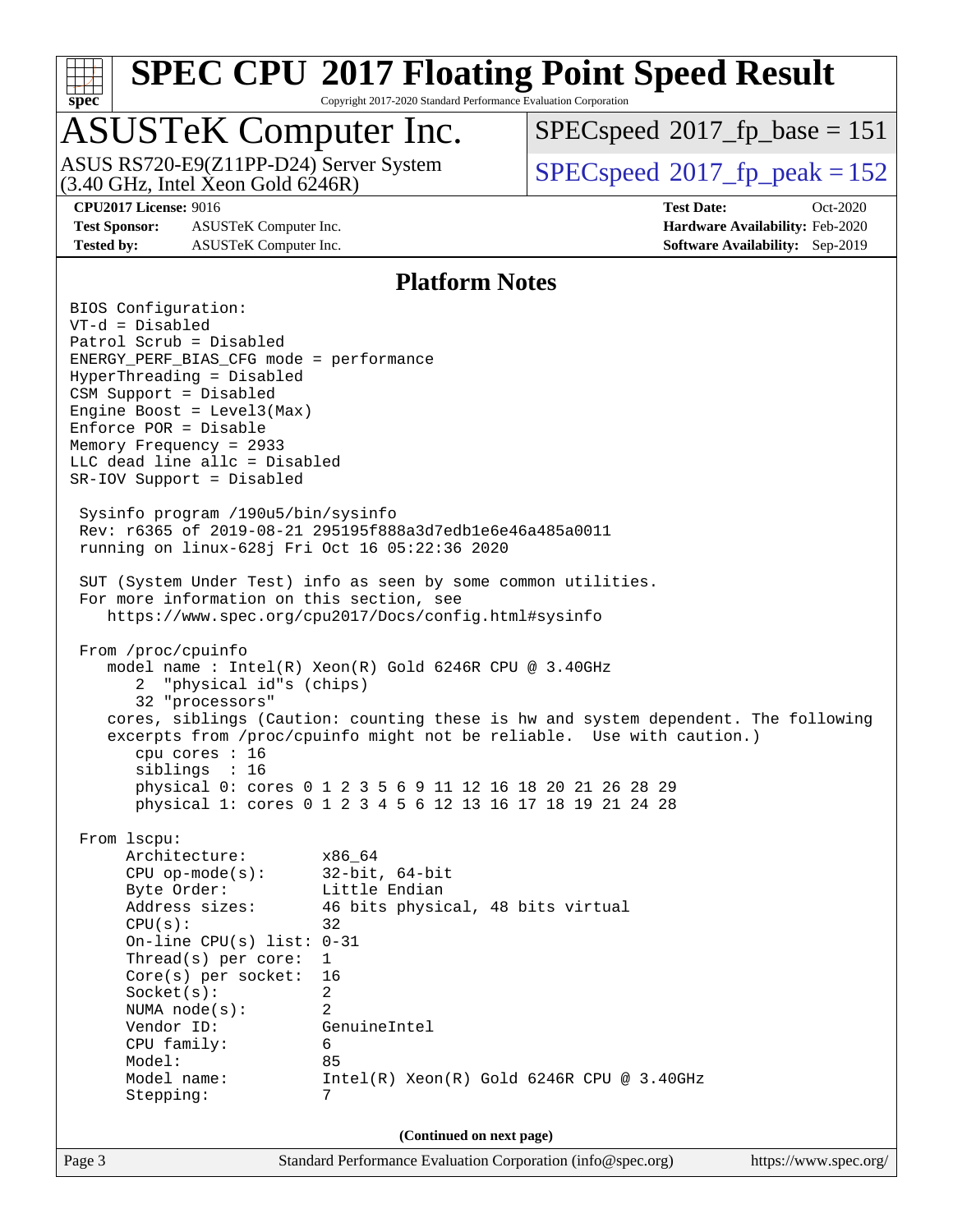

Copyright 2017-2020 Standard Performance Evaluation Corporation

## ASUSTeK Computer Inc.

 $(3.40 \text{ GHz}, \text{Intel } \hat{\text{X}}$ con Gold 6246R) ASUS RS720-E9(Z11PP-D24) Server System  $SPEC speed@2017$  fp\_peak = 152

[SPECspeed](http://www.spec.org/auto/cpu2017/Docs/result-fields.html#SPECspeed2017fpbase)<sup>®</sup>2017 fp base = 151

**[Test Sponsor:](http://www.spec.org/auto/cpu2017/Docs/result-fields.html#TestSponsor)** ASUSTeK Computer Inc. **[Hardware Availability:](http://www.spec.org/auto/cpu2017/Docs/result-fields.html#HardwareAvailability)** Feb-2020 **[Tested by:](http://www.spec.org/auto/cpu2017/Docs/result-fields.html#Testedby)** ASUSTeK Computer Inc. **[Software Availability:](http://www.spec.org/auto/cpu2017/Docs/result-fields.html#SoftwareAvailability)** Sep-2019

**[CPU2017 License:](http://www.spec.org/auto/cpu2017/Docs/result-fields.html#CPU2017License)** 9016 **[Test Date:](http://www.spec.org/auto/cpu2017/Docs/result-fields.html#TestDate)** Oct-2020

### **[Platform Notes \(Continued\)](http://www.spec.org/auto/cpu2017/Docs/result-fields.html#PlatformNotes)**

| CPU MHz:                   | 3400.000      |
|----------------------------|---------------|
| $CPIJ$ max $MHz$ :         | 4100.0000     |
| CPU min MHz:               | 1200.0000     |
| BogoMIPS:                  | 6800.00       |
| Virtualization:            | $VT - x$      |
| $L1d$ cache:               | 32K           |
| $L1i$ cache:               | 32K           |
| $L2$ cache:                | 1024K         |
| $L3$ cache:                | 36608K        |
| NUMA node0 CPU(s):         | $0 - 15$      |
| NUMA nodel $CPU(s): 16-31$ |               |
| --                         | $\sim$ $\sim$ |

Flags: fpu vme de pse tsc msr pae mce cx8 apic sep mtrr pge mca cmov pat pse36 clflush dts acpi mmx fxsr sse sse2 ss ht tm pbe syscall nx pdpe1gb rdtscp lm constant\_tsc art arch\_perfmon pebs bts rep\_good nopl xtopology nonstop\_tsc cpuid aperfmperf pni pclmulqdq dtes64 monitor ds\_cpl vmx smx est tm2 ssse3 sdbg fma cx16 xtpr pdcm pcid dca sse4\_1 sse4\_2 x2apic movbe popcnt tsc\_deadline\_timer aes xsave avx f16c rdrand lahf\_lm abm 3dnowprefetch cpuid\_fault epb cat\_l3 cdp\_l3 invpcid\_single intel\_ppin ssbd mba ibrs ibpb stibp ibrs\_enhanced tpr\_shadow vnmi flexpriority ept vpid fsgsbase tsc\_adjust bmi1 hle avx2 smep bmi2 erms invpcid rtm cqm mpx rdt\_a avx512f avx512dq rdseed adx smap clflushopt clwb intel\_pt avx512cd avx512bw avx512vl xsaveopt xsavec xgetbv1 xsaves cqm\_llc cqm\_occup\_llc cqm\_mbm\_total cqm\_mbm\_local dtherm ida arat pln pts hwp hwp\_act\_window hwp\_epp hwp\_pkg\_req pku ospke avx512\_vnni md\_clear flush\_l1d arch\_capabilities

```
 /proc/cpuinfo cache data
   cache size : 36608 KB
```
 From numactl --hardware WARNING: a numactl 'node' might or might not correspond to a physical chip. available: 2 nodes (0-1) node 0 cpus: 0 1 2 3 4 5 6 7 8 9 10 11 12 13 14 15 node 0 size: 385616 MB node 0 free: 384577 MB node 1 cpus: 16 17 18 19 20 21 22 23 24 25 26 27 28 29 30 31 node 1 size: 387038 MB node 1 free: 386300 MB node distances: node 0 1 0: 10 21 1: 21 10 From /proc/meminfo MemTotal: 791198756 kB HugePages\_Total: 0 Hugepagesize: 2048 kB From /etc/\*release\* /etc/\*version\* **(Continued on next page)**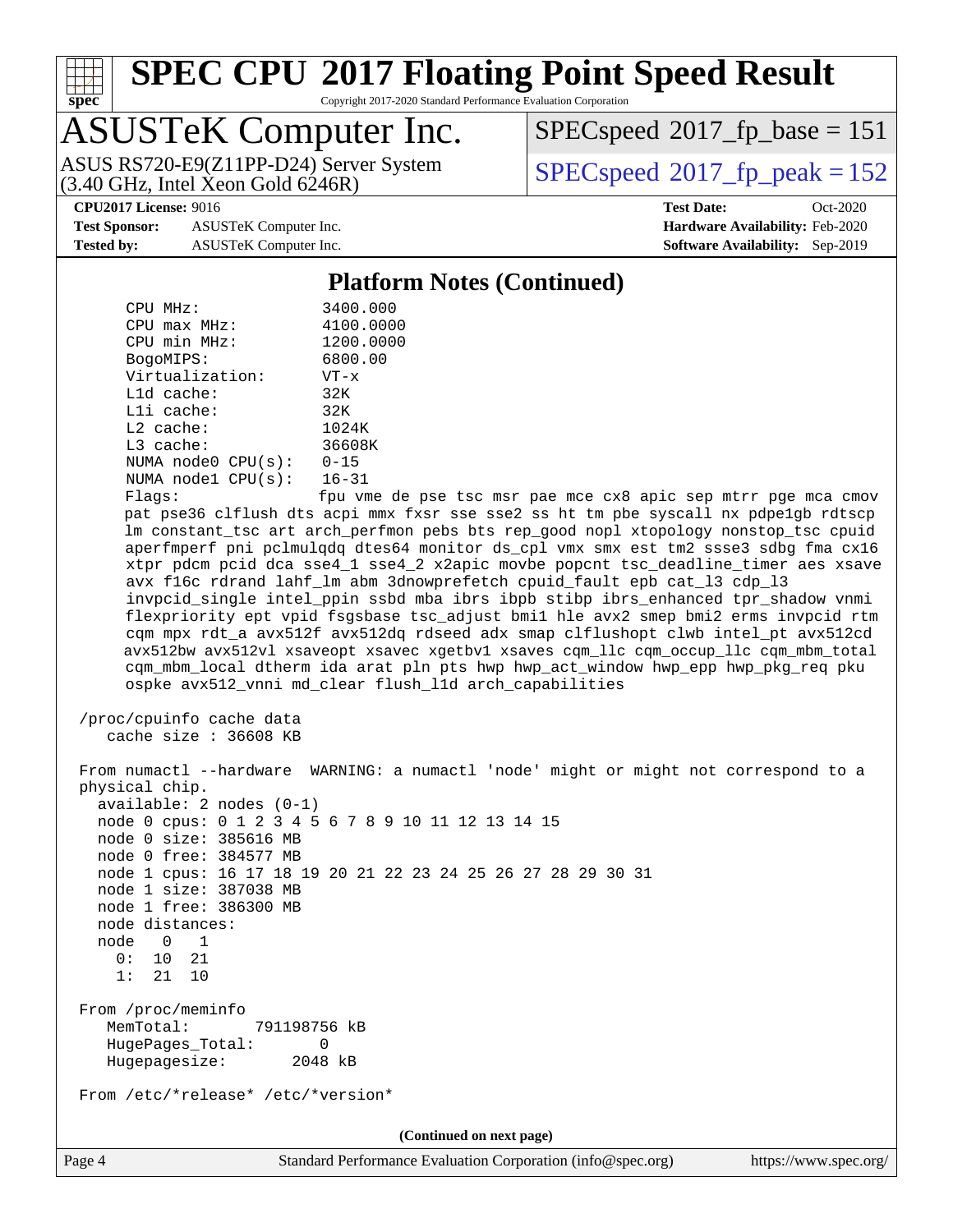

Copyright 2017-2020 Standard Performance Evaluation Corporation

## ASUSTeK Computer Inc.

 $(3.40 \text{ GHz}, \text{Intel } \hat{\text{X}}$ con Gold 6246R) ASUS RS720-E9(Z11PP-D24) Server System  $SBEC speed@2017$  fp\_peak = 152

[SPECspeed](http://www.spec.org/auto/cpu2017/Docs/result-fields.html#SPECspeed2017fpbase)<sup>®</sup>2017 fp base = 151

**[Test Sponsor:](http://www.spec.org/auto/cpu2017/Docs/result-fields.html#TestSponsor)** ASUSTeK Computer Inc. **[Hardware Availability:](http://www.spec.org/auto/cpu2017/Docs/result-fields.html#HardwareAvailability)** Feb-2020 **[Tested by:](http://www.spec.org/auto/cpu2017/Docs/result-fields.html#Testedby)** ASUSTeK Computer Inc. **[Software Availability:](http://www.spec.org/auto/cpu2017/Docs/result-fields.html#SoftwareAvailability)** Sep-2019

**[CPU2017 License:](http://www.spec.org/auto/cpu2017/Docs/result-fields.html#CPU2017License)** 9016 **[Test Date:](http://www.spec.org/auto/cpu2017/Docs/result-fields.html#TestDate)** Oct-2020

### **[Platform Notes \(Continued\)](http://www.spec.org/auto/cpu2017/Docs/result-fields.html#PlatformNotes)**

 os-release: NAME="SLES" VERSION="15-SP1" VERSION\_ID="15.1" PRETTY\_NAME="SUSE Linux Enterprise Server 15 SP1" ID="sles" ID\_LIKE="suse" ANSI\_COLOR="0;32" CPE\_NAME="cpe:/o:suse:sles:15:sp1" uname -a: Linux linux-628j 4.12.14-195-default #1 SMP Tue May 7 10:55:11 UTC 2019 (8fba516) x86\_64 x86\_64 x86\_64 GNU/Linux Kernel self-reported vulnerability status: CVE-2018-3620 (L1 Terminal Fault): Not affected Microarchitectural Data Sampling: Not affected CVE-2017-5754 (Meltdown): Not affected CVE-2018-3639 (Speculative Store Bypass): Mitigation: Speculative Store Bypass disabled via prctl and seccomp CVE-2017-5753 (Spectre variant 1): Mitigation: \_\_user pointer sanitization CVE-2017-5715 (Spectre variant 2): Mitigation: Enhanced IBRS, IBPB: conditional, RSB filling run-level 3 Oct 15 17:46 SPEC is set to: /190u5 Filesystem Type Size Used Avail Use% Mounted on /dev/sda4 xfs 932G 24G 908G 3% / From /sys/devices/virtual/dmi/id BIOS: American Megatrends Inc. 6102 12/05/2019 Vendor: ASUSTeK COMPUTER INC. Product: Z11PP-D24 Series Product Family: Server Serial: System Serial Number Additional information from dmidecode follows. WARNING: Use caution when you interpret this section. The 'dmidecode' program reads system data which is "intended to allow hardware to be accurately determined", but the intent may not be met, as there are frequent changes to hardware, firmware, and the "DMTF SMBIOS" standard. Memory: 24x Samsung M393A4K40CB2-CVF 32 GB 2 rank 2933 (End of data from sysinfo program)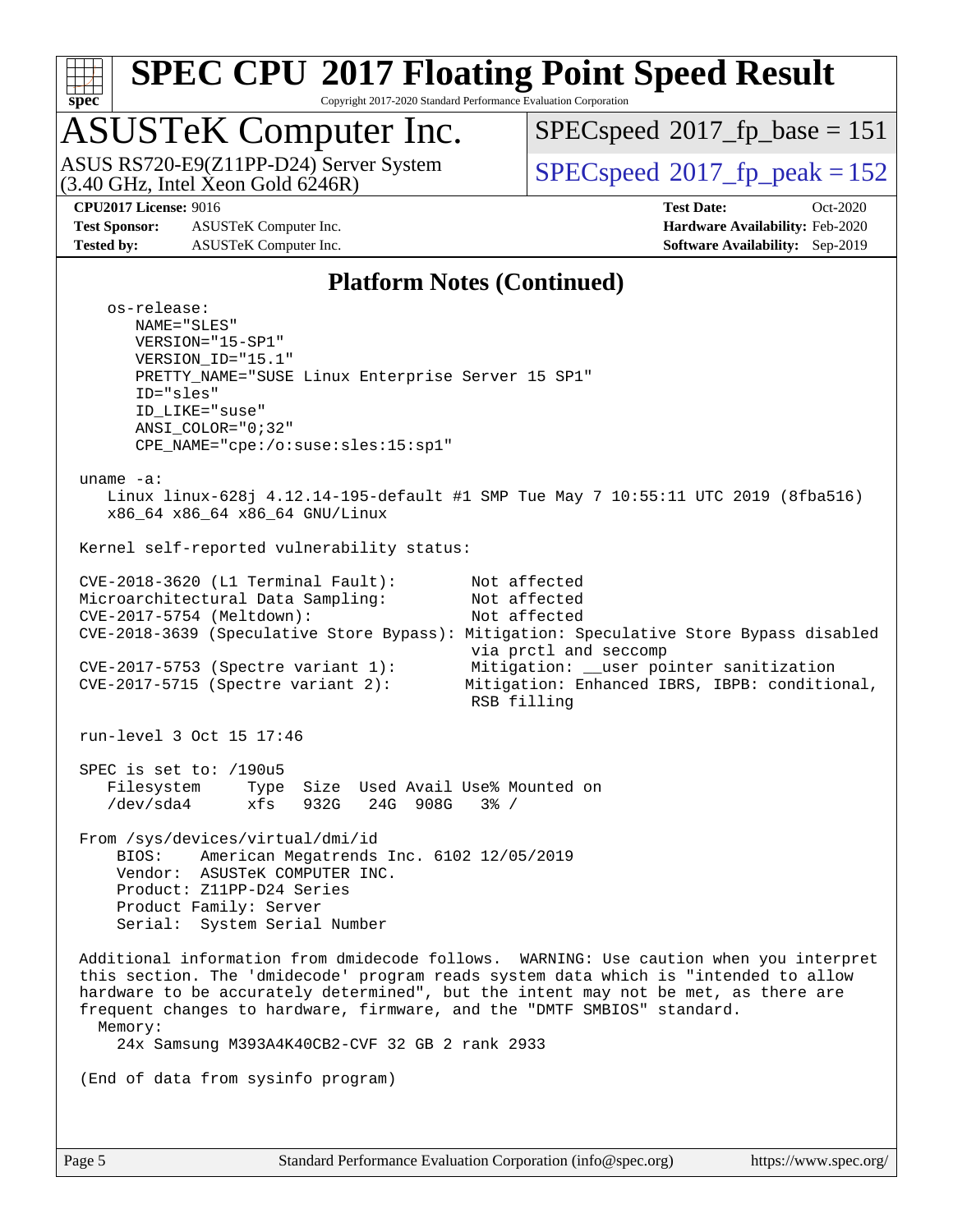| u | Q | е | û |  |
|---|---|---|---|--|

Copyright 2017-2020 Standard Performance Evaluation Corporation

## ASUSTeK Computer Inc.

ASUS RS720-E9(Z11PP-D24) Server System  $(3.40 \text{ GHz}, \text{ Intel Xeon Gold } 6246\text{R})$   $\big| \text{ SPECspeed}^{\circ}2017 \text{_f}_\text{peak} = 152 \big|$  $\big| \text{ SPECspeed}^{\circ}2017 \text{_f}_\text{peak} = 152 \big|$  $\big| \text{ SPECspeed}^{\circ}2017 \text{_f}_\text{peak} = 152 \big|$ 

 $SPECspeed^{\circledast}2017_fp\_base = 151$  $SPECspeed^{\circledast}2017_fp\_base = 151$ 

**[Test Sponsor:](http://www.spec.org/auto/cpu2017/Docs/result-fields.html#TestSponsor)** ASUSTeK Computer Inc. **[Hardware Availability:](http://www.spec.org/auto/cpu2017/Docs/result-fields.html#HardwareAvailability)** Feb-2020 **[Tested by:](http://www.spec.org/auto/cpu2017/Docs/result-fields.html#Testedby)** ASUSTeK Computer Inc. **[Software Availability:](http://www.spec.org/auto/cpu2017/Docs/result-fields.html#SoftwareAvailability)** Sep-2019

**[CPU2017 License:](http://www.spec.org/auto/cpu2017/Docs/result-fields.html#CPU2017License)** 9016 **[Test Date:](http://www.spec.org/auto/cpu2017/Docs/result-fields.html#TestDate)** Oct-2020

### **[Compiler Version Notes](http://www.spec.org/auto/cpu2017/Docs/result-fields.html#CompilerVersionNotes)**

| C                                                                            | 619.1bm_s(base, peak) 638.imagick_s(base, peak)                                                                                                                                  |  |  |  |
|------------------------------------------------------------------------------|----------------------------------------------------------------------------------------------------------------------------------------------------------------------------------|--|--|--|
|                                                                              | 644.nab_s(base, peak)                                                                                                                                                            |  |  |  |
|                                                                              | Intel(R) C Intel(R) 64 Compiler for applications running on Intel(R) 64,<br>Version 19.0.5.281 Build 20190815<br>Copyright (C) 1985-2019 Intel Corporation. All rights reserved. |  |  |  |
|                                                                              |                                                                                                                                                                                  |  |  |  |
|                                                                              |                                                                                                                                                                                  |  |  |  |
|                                                                              | C++, C, Fortran   607.cactuBSSN s(base, peak)                                                                                                                                    |  |  |  |
|                                                                              | Intel(R) $C++$ Intel(R) 64 Compiler for applications running on Intel(R) 64,<br>Version 19.0.5.281 Build 20190815                                                                |  |  |  |
|                                                                              | Copyright (C) 1985-2019 Intel Corporation. All rights reserved.<br>Intel(R) C Intel(R) 64 Compiler for applications running on Intel(R) 64,<br>Version 19.0.5.281 Build 20190815 |  |  |  |
|                                                                              | Copyright (C) 1985-2019 Intel Corporation. All rights reserved.                                                                                                                  |  |  |  |
| $Intel(R)$ Fortran Intel(R) 64 Compiler for applications running on Intel(R) |                                                                                                                                                                                  |  |  |  |
|                                                                              | 64, Version 19.0.5.281 Build 20190815<br>Copyright (C) 1985-2019 Intel Corporation. All rights reserved.                                                                         |  |  |  |
|                                                                              |                                                                                                                                                                                  |  |  |  |
|                                                                              |                                                                                                                                                                                  |  |  |  |
| Fortran                                                                      | 603.bwaves_s(base, peak) 649.fotonik3d_s(base, peak)<br>654.roms_s(base, peak)                                                                                                   |  |  |  |
|                                                                              | Intel(R) Fortran Intel(R) 64 Compiler for applications running on Intel(R)<br>64, Version 19.0.5.281 Build 20190815                                                              |  |  |  |
|                                                                              | Copyright (C) 1985-2019 Intel Corporation. All rights reserved.                                                                                                                  |  |  |  |
|                                                                              |                                                                                                                                                                                  |  |  |  |
| Fortran, C                                                                   | $621.wrf_s(base, peak)$ $627.cam4_s(base, peak)$<br>628.pop2_s(base, peak)                                                                                                       |  |  |  |
|                                                                              |                                                                                                                                                                                  |  |  |  |
|                                                                              | $Intel(R)$ Fortran Intel(R) 64 Compiler for applications running on Intel(R)<br>64, Version 19.0.5.281 Build 20190815                                                            |  |  |  |
|                                                                              | Copyright (C) 1985-2019 Intel Corporation. All rights reserved.<br>Intel(R) C Intel(R) 64 Compiler for applications running on Intel(R) 64,<br>Version 19.0.5.281 Build 20190815 |  |  |  |
|                                                                              | Copyright (C) 1985-2019 Intel Corporation. All rights reserved.                                                                                                                  |  |  |  |
|                                                                              |                                                                                                                                                                                  |  |  |  |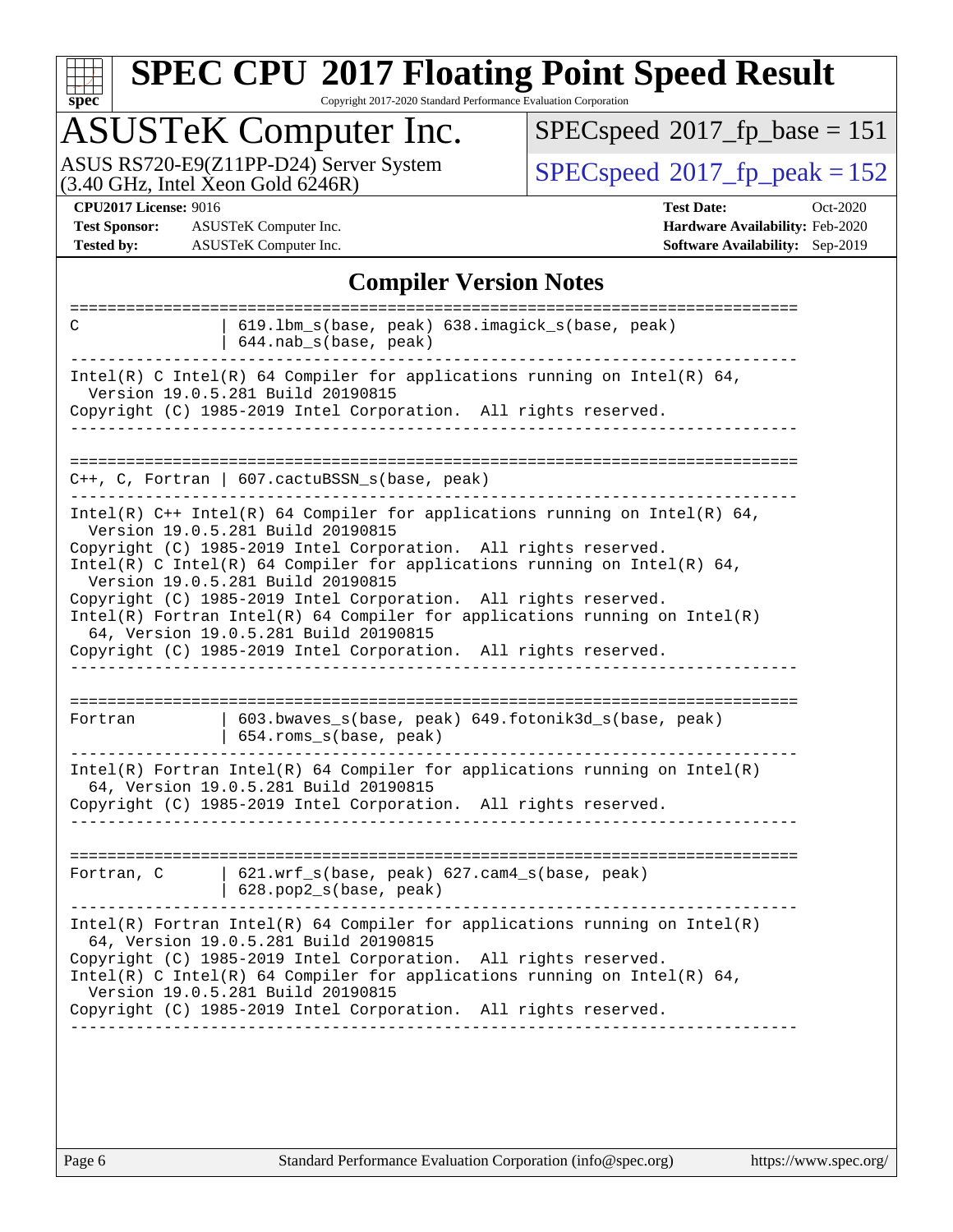

Copyright 2017-2020 Standard Performance Evaluation Corporation

## ASUSTeK Computer Inc.

 $(3.40 \text{ GHz}, \text{Intel Xeon Gold } 6246R)$ ASUS RS720-E9(Z11PP-D24) Server System  $SPEC speed@2017$  fp\_peak = 152

[SPECspeed](http://www.spec.org/auto/cpu2017/Docs/result-fields.html#SPECspeed2017fpbase)<sup>®</sup>2017 fp base = 151

**[Test Sponsor:](http://www.spec.org/auto/cpu2017/Docs/result-fields.html#TestSponsor)** ASUSTeK Computer Inc. **[Hardware Availability:](http://www.spec.org/auto/cpu2017/Docs/result-fields.html#HardwareAvailability)** Feb-2020 **[Tested by:](http://www.spec.org/auto/cpu2017/Docs/result-fields.html#Testedby)** ASUSTeK Computer Inc. **[Software Availability:](http://www.spec.org/auto/cpu2017/Docs/result-fields.html#SoftwareAvailability)** Sep-2019

**[CPU2017 License:](http://www.spec.org/auto/cpu2017/Docs/result-fields.html#CPU2017License)** 9016 **[Test Date:](http://www.spec.org/auto/cpu2017/Docs/result-fields.html#TestDate)** Oct-2020

### **[Base Compiler Invocation](http://www.spec.org/auto/cpu2017/Docs/result-fields.html#BaseCompilerInvocation)**

[C benchmarks:](http://www.spec.org/auto/cpu2017/Docs/result-fields.html#Cbenchmarks)

[icc](http://www.spec.org/cpu2017/results/res2020q4/cpu2017-20201023-24243.flags.html#user_CCbase_intel_icc_66fc1ee009f7361af1fbd72ca7dcefbb700085f36577c54f309893dd4ec40d12360134090235512931783d35fd58c0460139e722d5067c5574d8eaf2b3e37e92)

[Fortran benchmarks](http://www.spec.org/auto/cpu2017/Docs/result-fields.html#Fortranbenchmarks): [ifort](http://www.spec.org/cpu2017/results/res2020q4/cpu2017-20201023-24243.flags.html#user_FCbase_intel_ifort_8111460550e3ca792625aed983ce982f94888b8b503583aa7ba2b8303487b4d8a21a13e7191a45c5fd58ff318f48f9492884d4413fa793fd88dd292cad7027ca)

[Benchmarks using both Fortran and C:](http://www.spec.org/auto/cpu2017/Docs/result-fields.html#BenchmarksusingbothFortranandC) [ifort](http://www.spec.org/cpu2017/results/res2020q4/cpu2017-20201023-24243.flags.html#user_CC_FCbase_intel_ifort_8111460550e3ca792625aed983ce982f94888b8b503583aa7ba2b8303487b4d8a21a13e7191a45c5fd58ff318f48f9492884d4413fa793fd88dd292cad7027ca) [icc](http://www.spec.org/cpu2017/results/res2020q4/cpu2017-20201023-24243.flags.html#user_CC_FCbase_intel_icc_66fc1ee009f7361af1fbd72ca7dcefbb700085f36577c54f309893dd4ec40d12360134090235512931783d35fd58c0460139e722d5067c5574d8eaf2b3e37e92)

[Benchmarks using Fortran, C, and C++:](http://www.spec.org/auto/cpu2017/Docs/result-fields.html#BenchmarksusingFortranCandCXX) [icpc](http://www.spec.org/cpu2017/results/res2020q4/cpu2017-20201023-24243.flags.html#user_CC_CXX_FCbase_intel_icpc_c510b6838c7f56d33e37e94d029a35b4a7bccf4766a728ee175e80a419847e808290a9b78be685c44ab727ea267ec2f070ec5dc83b407c0218cded6866a35d07) [icc](http://www.spec.org/cpu2017/results/res2020q4/cpu2017-20201023-24243.flags.html#user_CC_CXX_FCbase_intel_icc_66fc1ee009f7361af1fbd72ca7dcefbb700085f36577c54f309893dd4ec40d12360134090235512931783d35fd58c0460139e722d5067c5574d8eaf2b3e37e92) [ifort](http://www.spec.org/cpu2017/results/res2020q4/cpu2017-20201023-24243.flags.html#user_CC_CXX_FCbase_intel_ifort_8111460550e3ca792625aed983ce982f94888b8b503583aa7ba2b8303487b4d8a21a13e7191a45c5fd58ff318f48f9492884d4413fa793fd88dd292cad7027ca)

### **[Base Portability Flags](http://www.spec.org/auto/cpu2017/Docs/result-fields.html#BasePortabilityFlags)**

 603.bwaves\_s: [-DSPEC\\_LP64](http://www.spec.org/cpu2017/results/res2020q4/cpu2017-20201023-24243.flags.html#suite_basePORTABILITY603_bwaves_s_DSPEC_LP64) 607.cactuBSSN\_s: [-DSPEC\\_LP64](http://www.spec.org/cpu2017/results/res2020q4/cpu2017-20201023-24243.flags.html#suite_basePORTABILITY607_cactuBSSN_s_DSPEC_LP64) 619.lbm\_s: [-DSPEC\\_LP64](http://www.spec.org/cpu2017/results/res2020q4/cpu2017-20201023-24243.flags.html#suite_basePORTABILITY619_lbm_s_DSPEC_LP64) 621.wrf\_s: [-DSPEC\\_LP64](http://www.spec.org/cpu2017/results/res2020q4/cpu2017-20201023-24243.flags.html#suite_basePORTABILITY621_wrf_s_DSPEC_LP64) [-DSPEC\\_CASE\\_FLAG](http://www.spec.org/cpu2017/results/res2020q4/cpu2017-20201023-24243.flags.html#b621.wrf_s_baseCPORTABILITY_DSPEC_CASE_FLAG) [-convert big\\_endian](http://www.spec.org/cpu2017/results/res2020q4/cpu2017-20201023-24243.flags.html#user_baseFPORTABILITY621_wrf_s_convert_big_endian_c3194028bc08c63ac5d04de18c48ce6d347e4e562e8892b8bdbdc0214820426deb8554edfa529a3fb25a586e65a3d812c835984020483e7e73212c4d31a38223) 627.cam4\_s: [-DSPEC\\_LP64](http://www.spec.org/cpu2017/results/res2020q4/cpu2017-20201023-24243.flags.html#suite_basePORTABILITY627_cam4_s_DSPEC_LP64) [-DSPEC\\_CASE\\_FLAG](http://www.spec.org/cpu2017/results/res2020q4/cpu2017-20201023-24243.flags.html#b627.cam4_s_baseCPORTABILITY_DSPEC_CASE_FLAG) 628.pop2\_s: [-DSPEC\\_LP64](http://www.spec.org/cpu2017/results/res2020q4/cpu2017-20201023-24243.flags.html#suite_basePORTABILITY628_pop2_s_DSPEC_LP64) [-DSPEC\\_CASE\\_FLAG](http://www.spec.org/cpu2017/results/res2020q4/cpu2017-20201023-24243.flags.html#b628.pop2_s_baseCPORTABILITY_DSPEC_CASE_FLAG) [-convert big\\_endian](http://www.spec.org/cpu2017/results/res2020q4/cpu2017-20201023-24243.flags.html#user_baseFPORTABILITY628_pop2_s_convert_big_endian_c3194028bc08c63ac5d04de18c48ce6d347e4e562e8892b8bdbdc0214820426deb8554edfa529a3fb25a586e65a3d812c835984020483e7e73212c4d31a38223) [-assume byterecl](http://www.spec.org/cpu2017/results/res2020q4/cpu2017-20201023-24243.flags.html#user_baseFPORTABILITY628_pop2_s_assume_byterecl_7e47d18b9513cf18525430bbf0f2177aa9bf368bc7a059c09b2c06a34b53bd3447c950d3f8d6c70e3faf3a05c8557d66a5798b567902e8849adc142926523472) 638.imagick\_s: [-DSPEC\\_LP64](http://www.spec.org/cpu2017/results/res2020q4/cpu2017-20201023-24243.flags.html#suite_basePORTABILITY638_imagick_s_DSPEC_LP64) 644.nab\_s: [-DSPEC\\_LP64](http://www.spec.org/cpu2017/results/res2020q4/cpu2017-20201023-24243.flags.html#suite_basePORTABILITY644_nab_s_DSPEC_LP64) 649.fotonik3d\_s: [-DSPEC\\_LP64](http://www.spec.org/cpu2017/results/res2020q4/cpu2017-20201023-24243.flags.html#suite_basePORTABILITY649_fotonik3d_s_DSPEC_LP64) 654.roms\_s: [-DSPEC\\_LP64](http://www.spec.org/cpu2017/results/res2020q4/cpu2017-20201023-24243.flags.html#suite_basePORTABILITY654_roms_s_DSPEC_LP64)

### **[Base Optimization Flags](http://www.spec.org/auto/cpu2017/Docs/result-fields.html#BaseOptimizationFlags)**

[C benchmarks](http://www.spec.org/auto/cpu2017/Docs/result-fields.html#Cbenchmarks):

[-m64](http://www.spec.org/cpu2017/results/res2020q4/cpu2017-20201023-24243.flags.html#user_CCbase_m64-icc) [-std=c11](http://www.spec.org/cpu2017/results/res2020q4/cpu2017-20201023-24243.flags.html#user_CCbase_std-icc-std_0e1c27790398a4642dfca32ffe6c27b5796f9c2d2676156f2e42c9c44eaad0c049b1cdb667a270c34d979996257aeb8fc440bfb01818dbc9357bd9d174cb8524) [-xCORE-AVX512](http://www.spec.org/cpu2017/results/res2020q4/cpu2017-20201023-24243.flags.html#user_CCbase_f-xCORE-AVX512) [-ipo](http://www.spec.org/cpu2017/results/res2020q4/cpu2017-20201023-24243.flags.html#user_CCbase_f-ipo) [-O3](http://www.spec.org/cpu2017/results/res2020q4/cpu2017-20201023-24243.flags.html#user_CCbase_f-O3) [-no-prec-div](http://www.spec.org/cpu2017/results/res2020q4/cpu2017-20201023-24243.flags.html#user_CCbase_f-no-prec-div) [-qopt-prefetch](http://www.spec.org/cpu2017/results/res2020q4/cpu2017-20201023-24243.flags.html#user_CCbase_f-qopt-prefetch) [-ffinite-math-only](http://www.spec.org/cpu2017/results/res2020q4/cpu2017-20201023-24243.flags.html#user_CCbase_f_finite_math_only_cb91587bd2077682c4b38af759c288ed7c732db004271a9512da14a4f8007909a5f1427ecbf1a0fb78ff2a814402c6114ac565ca162485bbcae155b5e4258871) [-qopt-mem-layout-trans=4](http://www.spec.org/cpu2017/results/res2020q4/cpu2017-20201023-24243.flags.html#user_CCbase_f-qopt-mem-layout-trans_fa39e755916c150a61361b7846f310bcdf6f04e385ef281cadf3647acec3f0ae266d1a1d22d972a7087a248fd4e6ca390a3634700869573d231a252c784941a8) [-qopenmp](http://www.spec.org/cpu2017/results/res2020q4/cpu2017-20201023-24243.flags.html#user_CCbase_qopenmp_16be0c44f24f464004c6784a7acb94aca937f053568ce72f94b139a11c7c168634a55f6653758ddd83bcf7b8463e8028bb0b48b77bcddc6b78d5d95bb1df2967) [-DSPEC\\_OPENMP](http://www.spec.org/cpu2017/results/res2020q4/cpu2017-20201023-24243.flags.html#suite_CCbase_DSPEC_OPENMP)

[Fortran benchmarks](http://www.spec.org/auto/cpu2017/Docs/result-fields.html#Fortranbenchmarks):

[-m64](http://www.spec.org/cpu2017/results/res2020q4/cpu2017-20201023-24243.flags.html#user_FCbase_m64-icc) [-DSPEC\\_OPENMP](http://www.spec.org/cpu2017/results/res2020q4/cpu2017-20201023-24243.flags.html#suite_FCbase_DSPEC_OPENMP) [-xCORE-AVX512](http://www.spec.org/cpu2017/results/res2020q4/cpu2017-20201023-24243.flags.html#user_FCbase_f-xCORE-AVX512) [-ipo](http://www.spec.org/cpu2017/results/res2020q4/cpu2017-20201023-24243.flags.html#user_FCbase_f-ipo) [-O3](http://www.spec.org/cpu2017/results/res2020q4/cpu2017-20201023-24243.flags.html#user_FCbase_f-O3) [-no-prec-div](http://www.spec.org/cpu2017/results/res2020q4/cpu2017-20201023-24243.flags.html#user_FCbase_f-no-prec-div) [-qopt-prefetch](http://www.spec.org/cpu2017/results/res2020q4/cpu2017-20201023-24243.flags.html#user_FCbase_f-qopt-prefetch) [-ffinite-math-only](http://www.spec.org/cpu2017/results/res2020q4/cpu2017-20201023-24243.flags.html#user_FCbase_f_finite_math_only_cb91587bd2077682c4b38af759c288ed7c732db004271a9512da14a4f8007909a5f1427ecbf1a0fb78ff2a814402c6114ac565ca162485bbcae155b5e4258871) [-qopt-mem-layout-trans=4](http://www.spec.org/cpu2017/results/res2020q4/cpu2017-20201023-24243.flags.html#user_FCbase_f-qopt-mem-layout-trans_fa39e755916c150a61361b7846f310bcdf6f04e385ef281cadf3647acec3f0ae266d1a1d22d972a7087a248fd4e6ca390a3634700869573d231a252c784941a8) [-qopenmp](http://www.spec.org/cpu2017/results/res2020q4/cpu2017-20201023-24243.flags.html#user_FCbase_qopenmp_16be0c44f24f464004c6784a7acb94aca937f053568ce72f94b139a11c7c168634a55f6653758ddd83bcf7b8463e8028bb0b48b77bcddc6b78d5d95bb1df2967) [-nostandard-realloc-lhs](http://www.spec.org/cpu2017/results/res2020q4/cpu2017-20201023-24243.flags.html#user_FCbase_f_2003_std_realloc_82b4557e90729c0f113870c07e44d33d6f5a304b4f63d4c15d2d0f1fab99f5daaed73bdb9275d9ae411527f28b936061aa8b9c8f2d63842963b95c9dd6426b8a)

[Benchmarks using both Fortran and C](http://www.spec.org/auto/cpu2017/Docs/result-fields.html#BenchmarksusingbothFortranandC):

```
-m64 -std=c11 -xCORE-AVX512 -ipo -O3 -no-prec-div -qopt-prefetch
-ffinite-math-only -qopt-mem-layout-trans=4 -qopenmp -DSPEC_OPENMP
-nostandard-realloc-lhs
```
**(Continued on next page)**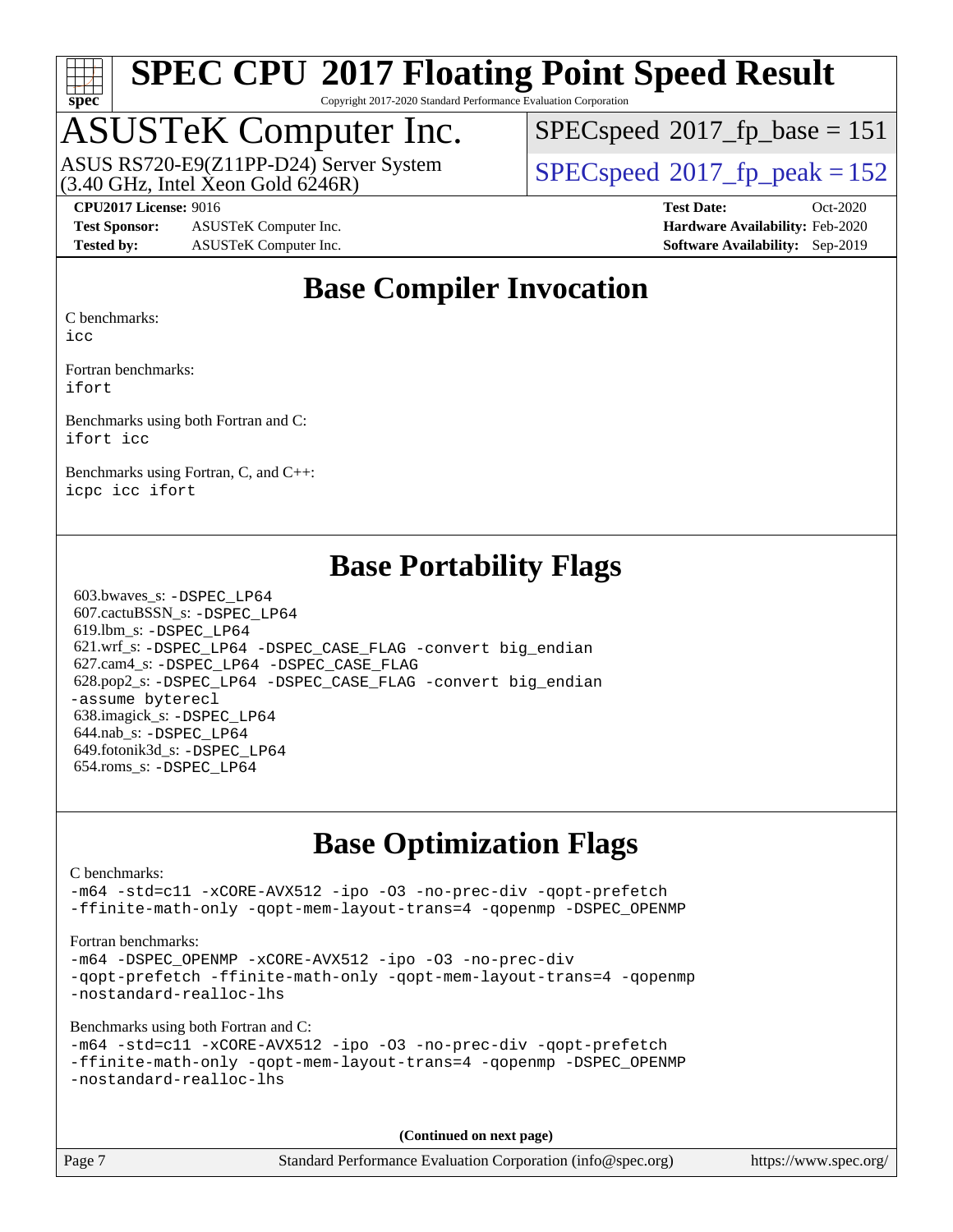

Copyright 2017-2020 Standard Performance Evaluation Corporation

## ASUSTeK Computer Inc.

 $(3.40 \text{ GHz}, \text{Intel } \hat{\text{X}}$ con Gold 6246R) ASUS RS720-E9(Z11PP-D24) Server System  $SPEC speed@2017$  fp\_peak = 152

[SPECspeed](http://www.spec.org/auto/cpu2017/Docs/result-fields.html#SPECspeed2017fpbase)<sup>®</sup>2017 fp base = 151

**[Test Sponsor:](http://www.spec.org/auto/cpu2017/Docs/result-fields.html#TestSponsor)** ASUSTeK Computer Inc. **[Hardware Availability:](http://www.spec.org/auto/cpu2017/Docs/result-fields.html#HardwareAvailability)** Feb-2020 **[Tested by:](http://www.spec.org/auto/cpu2017/Docs/result-fields.html#Testedby)** ASUSTeK Computer Inc. **[Software Availability:](http://www.spec.org/auto/cpu2017/Docs/result-fields.html#SoftwareAvailability)** Sep-2019

**[CPU2017 License:](http://www.spec.org/auto/cpu2017/Docs/result-fields.html#CPU2017License)** 9016 **[Test Date:](http://www.spec.org/auto/cpu2017/Docs/result-fields.html#TestDate)** Oct-2020

## **[Base Optimization Flags \(Continued\)](http://www.spec.org/auto/cpu2017/Docs/result-fields.html#BaseOptimizationFlags)**

[Benchmarks using Fortran, C, and C++:](http://www.spec.org/auto/cpu2017/Docs/result-fields.html#BenchmarksusingFortranCandCXX)

[-m64](http://www.spec.org/cpu2017/results/res2020q4/cpu2017-20201023-24243.flags.html#user_CC_CXX_FCbase_m64-icc) [-std=c11](http://www.spec.org/cpu2017/results/res2020q4/cpu2017-20201023-24243.flags.html#user_CC_CXX_FCbase_std-icc-std_0e1c27790398a4642dfca32ffe6c27b5796f9c2d2676156f2e42c9c44eaad0c049b1cdb667a270c34d979996257aeb8fc440bfb01818dbc9357bd9d174cb8524) [-xCORE-AVX512](http://www.spec.org/cpu2017/results/res2020q4/cpu2017-20201023-24243.flags.html#user_CC_CXX_FCbase_f-xCORE-AVX512) [-ipo](http://www.spec.org/cpu2017/results/res2020q4/cpu2017-20201023-24243.flags.html#user_CC_CXX_FCbase_f-ipo) [-O3](http://www.spec.org/cpu2017/results/res2020q4/cpu2017-20201023-24243.flags.html#user_CC_CXX_FCbase_f-O3) [-no-prec-div](http://www.spec.org/cpu2017/results/res2020q4/cpu2017-20201023-24243.flags.html#user_CC_CXX_FCbase_f-no-prec-div) [-qopt-prefetch](http://www.spec.org/cpu2017/results/res2020q4/cpu2017-20201023-24243.flags.html#user_CC_CXX_FCbase_f-qopt-prefetch) [-ffinite-math-only](http://www.spec.org/cpu2017/results/res2020q4/cpu2017-20201023-24243.flags.html#user_CC_CXX_FCbase_f_finite_math_only_cb91587bd2077682c4b38af759c288ed7c732db004271a9512da14a4f8007909a5f1427ecbf1a0fb78ff2a814402c6114ac565ca162485bbcae155b5e4258871) [-qopt-mem-layout-trans=4](http://www.spec.org/cpu2017/results/res2020q4/cpu2017-20201023-24243.flags.html#user_CC_CXX_FCbase_f-qopt-mem-layout-trans_fa39e755916c150a61361b7846f310bcdf6f04e385ef281cadf3647acec3f0ae266d1a1d22d972a7087a248fd4e6ca390a3634700869573d231a252c784941a8) [-qopenmp](http://www.spec.org/cpu2017/results/res2020q4/cpu2017-20201023-24243.flags.html#user_CC_CXX_FCbase_qopenmp_16be0c44f24f464004c6784a7acb94aca937f053568ce72f94b139a11c7c168634a55f6653758ddd83bcf7b8463e8028bb0b48b77bcddc6b78d5d95bb1df2967) [-DSPEC\\_OPENMP](http://www.spec.org/cpu2017/results/res2020q4/cpu2017-20201023-24243.flags.html#suite_CC_CXX_FCbase_DSPEC_OPENMP) [-nostandard-realloc-lhs](http://www.spec.org/cpu2017/results/res2020q4/cpu2017-20201023-24243.flags.html#user_CC_CXX_FCbase_f_2003_std_realloc_82b4557e90729c0f113870c07e44d33d6f5a304b4f63d4c15d2d0f1fab99f5daaed73bdb9275d9ae411527f28b936061aa8b9c8f2d63842963b95c9dd6426b8a)

**[Peak Compiler Invocation](http://www.spec.org/auto/cpu2017/Docs/result-fields.html#PeakCompilerInvocation)**

[C benchmarks](http://www.spec.org/auto/cpu2017/Docs/result-fields.html#Cbenchmarks):

[icc](http://www.spec.org/cpu2017/results/res2020q4/cpu2017-20201023-24243.flags.html#user_CCpeak_intel_icc_66fc1ee009f7361af1fbd72ca7dcefbb700085f36577c54f309893dd4ec40d12360134090235512931783d35fd58c0460139e722d5067c5574d8eaf2b3e37e92)

[Fortran benchmarks](http://www.spec.org/auto/cpu2017/Docs/result-fields.html#Fortranbenchmarks): [ifort](http://www.spec.org/cpu2017/results/res2020q4/cpu2017-20201023-24243.flags.html#user_FCpeak_intel_ifort_8111460550e3ca792625aed983ce982f94888b8b503583aa7ba2b8303487b4d8a21a13e7191a45c5fd58ff318f48f9492884d4413fa793fd88dd292cad7027ca)

[Benchmarks using both Fortran and C](http://www.spec.org/auto/cpu2017/Docs/result-fields.html#BenchmarksusingbothFortranandC): [ifort](http://www.spec.org/cpu2017/results/res2020q4/cpu2017-20201023-24243.flags.html#user_CC_FCpeak_intel_ifort_8111460550e3ca792625aed983ce982f94888b8b503583aa7ba2b8303487b4d8a21a13e7191a45c5fd58ff318f48f9492884d4413fa793fd88dd292cad7027ca) [icc](http://www.spec.org/cpu2017/results/res2020q4/cpu2017-20201023-24243.flags.html#user_CC_FCpeak_intel_icc_66fc1ee009f7361af1fbd72ca7dcefbb700085f36577c54f309893dd4ec40d12360134090235512931783d35fd58c0460139e722d5067c5574d8eaf2b3e37e92)

[Benchmarks using Fortran, C, and C++:](http://www.spec.org/auto/cpu2017/Docs/result-fields.html#BenchmarksusingFortranCandCXX) [icpc](http://www.spec.org/cpu2017/results/res2020q4/cpu2017-20201023-24243.flags.html#user_CC_CXX_FCpeak_intel_icpc_c510b6838c7f56d33e37e94d029a35b4a7bccf4766a728ee175e80a419847e808290a9b78be685c44ab727ea267ec2f070ec5dc83b407c0218cded6866a35d07) [icc](http://www.spec.org/cpu2017/results/res2020q4/cpu2017-20201023-24243.flags.html#user_CC_CXX_FCpeak_intel_icc_66fc1ee009f7361af1fbd72ca7dcefbb700085f36577c54f309893dd4ec40d12360134090235512931783d35fd58c0460139e722d5067c5574d8eaf2b3e37e92) [ifort](http://www.spec.org/cpu2017/results/res2020q4/cpu2017-20201023-24243.flags.html#user_CC_CXX_FCpeak_intel_ifort_8111460550e3ca792625aed983ce982f94888b8b503583aa7ba2b8303487b4d8a21a13e7191a45c5fd58ff318f48f9492884d4413fa793fd88dd292cad7027ca)

### **[Peak Portability Flags](http://www.spec.org/auto/cpu2017/Docs/result-fields.html#PeakPortabilityFlags)**

Same as Base Portability Flags

### **[Peak Optimization Flags](http://www.spec.org/auto/cpu2017/Docs/result-fields.html#PeakOptimizationFlags)**

[C benchmarks](http://www.spec.org/auto/cpu2017/Docs/result-fields.html#Cbenchmarks):

 $619.$ lbm\_s: basepeak = yes

638.imagick\_s: basepeak = yes

 644.nab\_s: [-m64](http://www.spec.org/cpu2017/results/res2020q4/cpu2017-20201023-24243.flags.html#user_peakCCLD644_nab_s_m64-icc) [-std=c11](http://www.spec.org/cpu2017/results/res2020q4/cpu2017-20201023-24243.flags.html#user_peakCCLD644_nab_s_std-icc-std_0e1c27790398a4642dfca32ffe6c27b5796f9c2d2676156f2e42c9c44eaad0c049b1cdb667a270c34d979996257aeb8fc440bfb01818dbc9357bd9d174cb8524) [-xCORE-AVX512](http://www.spec.org/cpu2017/results/res2020q4/cpu2017-20201023-24243.flags.html#user_peakCOPTIMIZE644_nab_s_f-xCORE-AVX512) [-ipo](http://www.spec.org/cpu2017/results/res2020q4/cpu2017-20201023-24243.flags.html#user_peakCOPTIMIZE644_nab_s_f-ipo) [-O3](http://www.spec.org/cpu2017/results/res2020q4/cpu2017-20201023-24243.flags.html#user_peakCOPTIMIZE644_nab_s_f-O3) [-no-prec-div](http://www.spec.org/cpu2017/results/res2020q4/cpu2017-20201023-24243.flags.html#user_peakCOPTIMIZE644_nab_s_f-no-prec-div) [-qopt-prefetch](http://www.spec.org/cpu2017/results/res2020q4/cpu2017-20201023-24243.flags.html#user_peakCOPTIMIZE644_nab_s_f-qopt-prefetch) [-ffinite-math-only](http://www.spec.org/cpu2017/results/res2020q4/cpu2017-20201023-24243.flags.html#user_peakCOPTIMIZE644_nab_s_f_finite_math_only_cb91587bd2077682c4b38af759c288ed7c732db004271a9512da14a4f8007909a5f1427ecbf1a0fb78ff2a814402c6114ac565ca162485bbcae155b5e4258871) [-qopt-mem-layout-trans=4](http://www.spec.org/cpu2017/results/res2020q4/cpu2017-20201023-24243.flags.html#user_peakCOPTIMIZE644_nab_s_f-qopt-mem-layout-trans_fa39e755916c150a61361b7846f310bcdf6f04e385ef281cadf3647acec3f0ae266d1a1d22d972a7087a248fd4e6ca390a3634700869573d231a252c784941a8) [-qopenmp](http://www.spec.org/cpu2017/results/res2020q4/cpu2017-20201023-24243.flags.html#user_peakCOPTIMIZE644_nab_s_qopenmp_16be0c44f24f464004c6784a7acb94aca937f053568ce72f94b139a11c7c168634a55f6653758ddd83bcf7b8463e8028bb0b48b77bcddc6b78d5d95bb1df2967) [-DSPEC\\_OPENMP](http://www.spec.org/cpu2017/results/res2020q4/cpu2017-20201023-24243.flags.html#suite_peakCOPTIMIZE644_nab_s_DSPEC_OPENMP)

[Fortran benchmarks](http://www.spec.org/auto/cpu2017/Docs/result-fields.html#Fortranbenchmarks):

```
 603.bwaves_s: -m64 -prof-gen(pass 1) -prof-use(pass 2)
-DSPEC_SUPPRESS_OPENMP -DSPEC_OPENMP -O2 -xCORE-AVX512
-qopt-prefetch -ipo -O3 -ffinite-math-only -no-prec-div
```
**(Continued on next page)**

Page 8 Standard Performance Evaluation Corporation [\(info@spec.org\)](mailto:info@spec.org) <https://www.spec.org/>